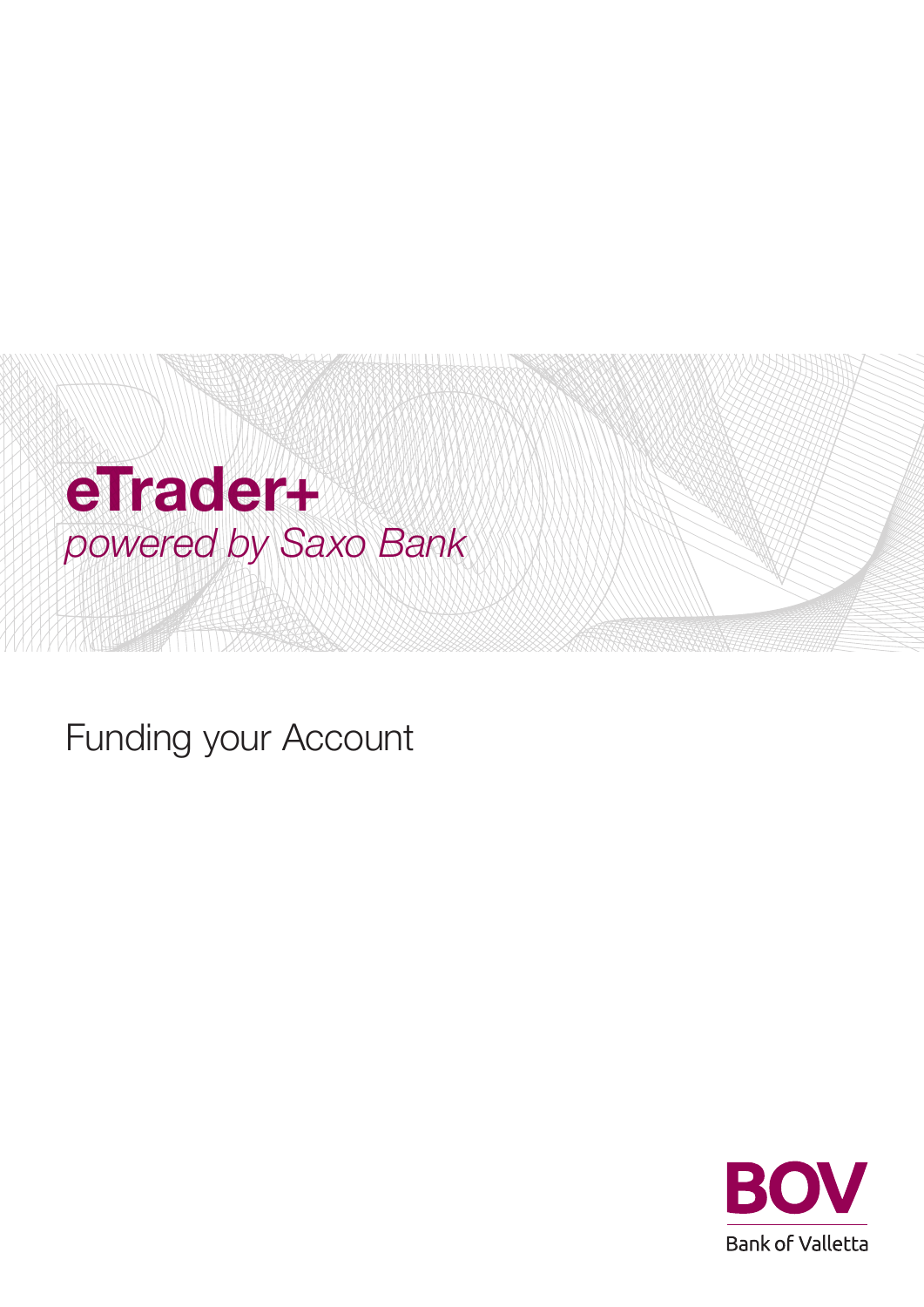Once you receive your **eTrader+** powered by Saxo Bank login ID by email, funding of your account can only be made by way of a Bank/Wire transfer.

Saxo Bank A/S only accepts funds originating from a bank account or an account held at a licensed financial institution. Saxo Bank A/S does not accept Third Party Payments, Bankers Drafts, Cheques, Cash deposits and remittances from Exchange Houses.

Payment Details:

## • Name of Bank

Saxo Bank A/S Philip Heymans Allé 15 2900 Hellerup Denmark

- Bank's BIC/SWIFT **SAXODKKK**
- Bank Charges Shared
- IBAN

As provided by Saxo Bank A/S

For further information regarding Transfer of Funds, kindly refer to the General Business Terms Clause 8 (http://www.saxobank.com/legal/general-business-terms).